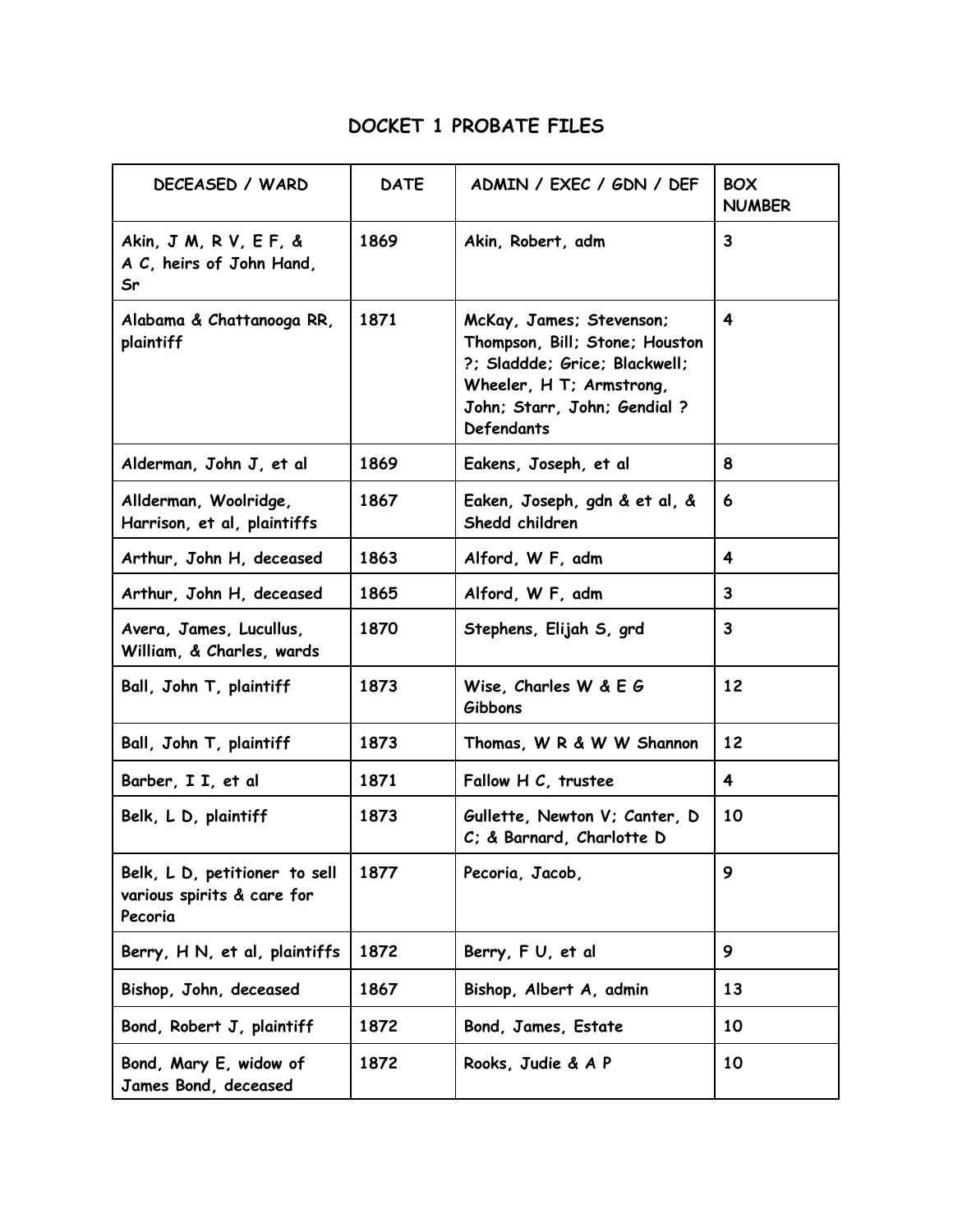| DECEASED / WARD                                                                         | <b>DATE</b> | ADMIN / EXEC / GDN / DEF                  | <b>BOX</b><br><b>NUMBER</b> |
|-----------------------------------------------------------------------------------------|-------------|-------------------------------------------|-----------------------------|
| Bond, James, deceased                                                                   | 1872        | McNeil, Daniel L,<br>adm                  | 5                           |
| Boyd, L M, deceased (A & C<br>file)                                                     | 1873        | Boyd, George N, exec                      | $\overline{7}$              |
| Bramlette, E L, deceased<br>(A&B file)                                                  | 1871        | Bramlette, DC                             | $\mathbf{2}$                |
| Brown, $B \ R$ ; $R \ P$ ; $S \ L$ ; $E \ L$ ;<br>& R F, minors & wards                 | 1873        | Brown, R F, father and<br>petitioner, gdn | 11                          |
| Burns, Michael, deceased                                                                | 1874        | Higgins, P H, admin                       | 6                           |
| Burns, Elizabeth, deceased                                                              | 1874        | Whitaker, Mack H, executor                | 4                           |
| Burwell, J G, deceased                                                                  | 1871        | Burwell, George W, petitioner             | 4                           |
| Calvert, Matthew, deceased                                                              | 1868        | Calvert, John M, adm                      | 3                           |
| Cathhey, Major William<br>(A&B file)                                                    | 1870        | Wagner, A B                               | $\overline{2}$              |
| Chadwick, R Y R, deceased                                                               | 1872        | Guttell $(?)$ , N $C$ , adm               | 5                           |
| Chadwick, Maggie, ward                                                                  | 1880        | Ramsey, J M, gdn                          | 4                           |
| Chrisman, Martha A, minor<br>and heir of Felix Chrisman                                 | 1873        | White, R L, gdn                           | 12                          |
| Clayton, G C, deceased<br>(Wards: Charles, Francis,<br>Walton, & Aveline) A-B-C<br>file | 1870        | Clayton, Rufus H, grd                     | $\mathbf{2}$                |
| Coats, John G, deceased                                                                 | 1873        | McCaskill, R B, admin                     | 13                          |
| Cole, W L, deceased                                                                     | 1872        | Cole, Sallie R, widow &<br>petitioner     | 6                           |
| Cole, Mary, Juan, Olive, &<br>Peter, heirs of W L Cole,<br>deceased                     | 1872        | Cole, Sallie R, gdn                       | 5                           |
| Coleman, Caroline, plaintiff                                                            | 1872        | Coleman, Robert E                         | 5                           |
| Coleman, Robert, plaintiff                                                              | 1873        | Roberts, John C                           | 11                          |
| Coleman, Wiley J, deceased                                                              | 1871        | Coleman, Robert E, adm                    | 5                           |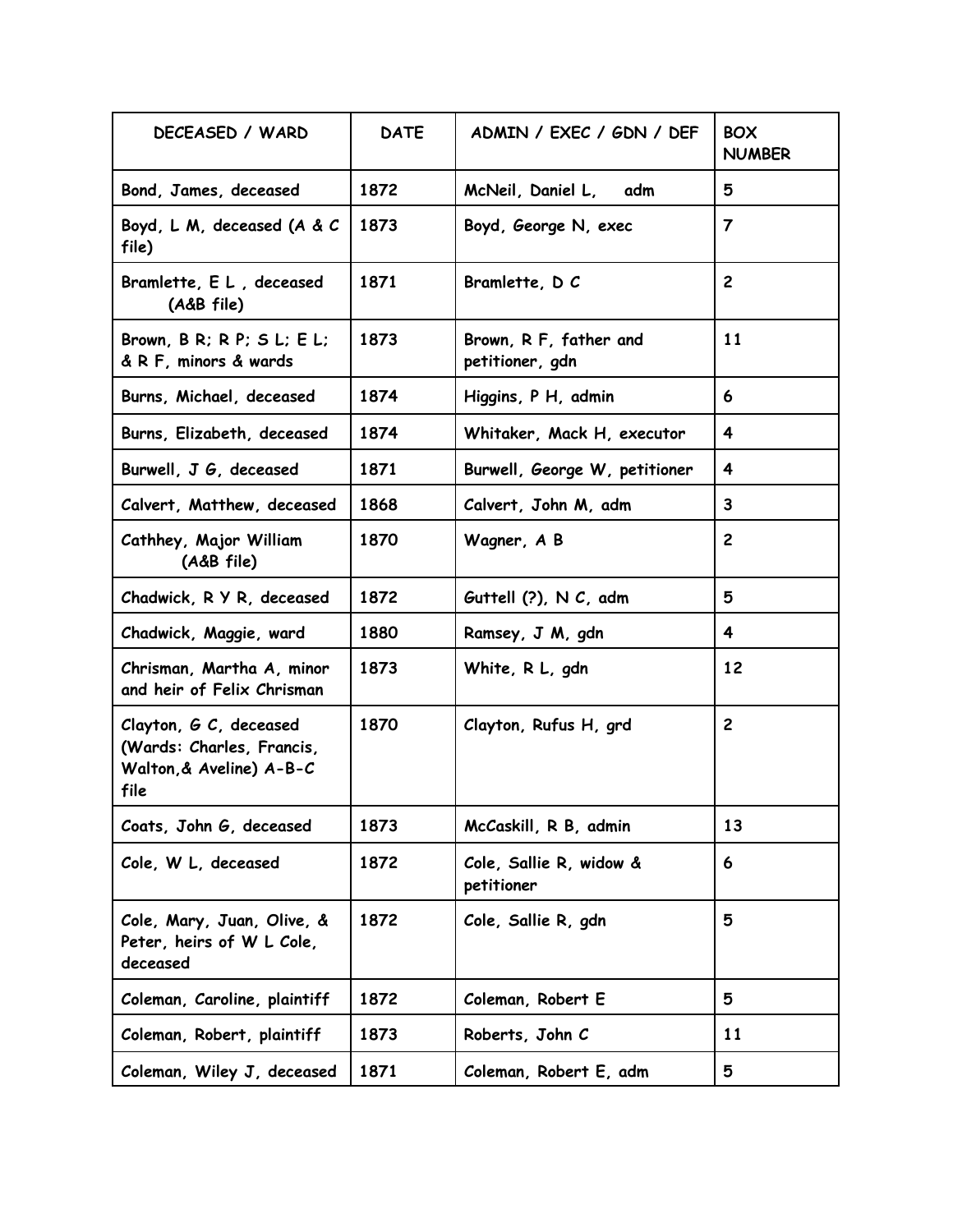| DECEASED / WARD                                                   | <b>DATE</b> | ADMIN / EXEC / GDN / DEF                                                       | <b>BOX</b><br><b>NUMBER</b> |
|-------------------------------------------------------------------|-------------|--------------------------------------------------------------------------------|-----------------------------|
| Collins, Walter & Fannie,<br>heirs of John B Collins,<br>deceased | 1873        | Collins, N M, gdn                                                              | 11                          |
| Collins, John B & Caroline<br>M, deceased                         | 1870        | Collins, N M, admin                                                            | 9                           |
| Collins, N M, heir of John B<br>Collins, deceased                 | 1872        | Collins, Walter & Fannie, for<br>distribution of estate                        | 10                          |
| Cox, Lucy, plaintiff                                              | 1867        | Cox, Andrew Jackson (divorce)                                                  | 8                           |
| Craft, Addison, Plaintiff<br>A & B file                           | 1873        | Butt, John H, et al                                                            | 12                          |
| Craig, Mattie J & Mary F,<br>heirs of S F Craig, dec              | 1871        | Craig, John A, gdn                                                             | $\overline{\mathbf{4}}$     |
| Craig, Robert, deceased                                           | 1873        | Craig, James D, exec                                                           | 10                          |
| Crumpton, Ira J; Harvey N;<br>& William, heirs of W F<br>Crumpton | 1872        | Crumpton, W J, trustee &<br>guardian                                           | 9                           |
| Curtis, Olivia J, plaintiff                                       | 1873        | McCaskill, R B, admin of the<br>estate of A J Curtis                           | 12                          |
| Dabbs, Nancy, deceased A<br>& B file                              | 1870        | Kelly, Duncan, exec                                                            | $\overline{7}$              |
| Daniel, James M, plaintiff                                        | 1872        | Daniel, William H (lunacy)                                                     | 5                           |
| Davidson, Reuben, deceased                                        | 1869        | Smith, A H, adm                                                                | 3                           |
| Dearman, John, plaintiff                                          | 1872        | Gillispie, Joseph L, defendant                                                 | 6                           |
| Dibble, Nettie, ward                                              | 1871        | Dibble, Julia, gdn                                                             | 5                           |
| Documents, loose                                                  |             | Documents, loose, various<br>dates                                             | $\mathbf{2}$                |
| Duncan, L A, plaintiff                                            | 1872        | Fralichsline (?), et al,<br>defendant                                          | 5                           |
| Dupree, Hattie, plaintiff                                         | 1871        | Meridian Savings Institution,<br>defendant                                     | 4                           |
| Dutton, Monroe, complainant                                       | 1873        | McLaurin, Peter; Robert E<br>Coleman & Son Co (Robert E &<br>RF & W J Shelton) | 13                          |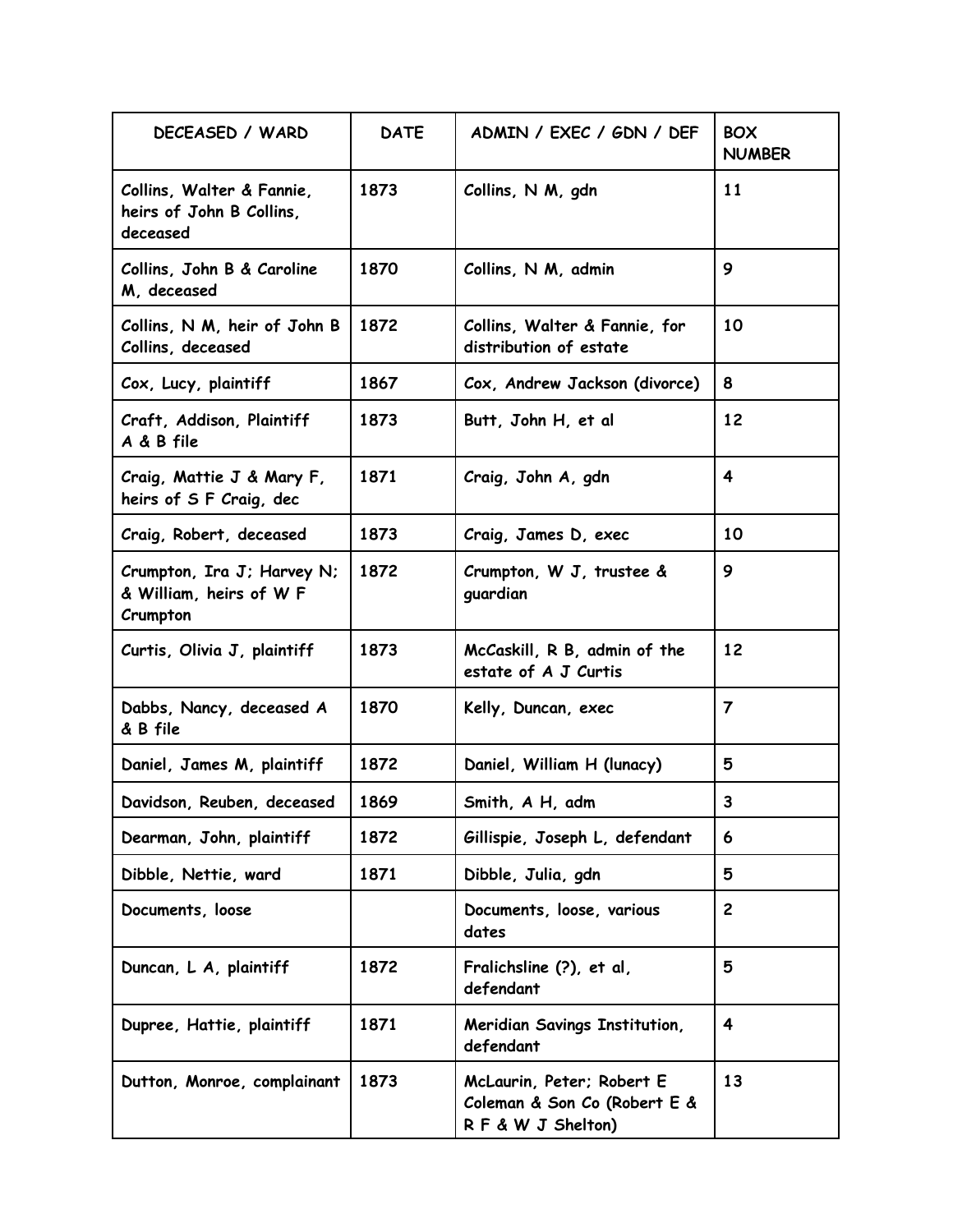| DECEASED / WARD                                                                                                                        | <b>DATE</b> | ADMIN / EXEC / GDN / DEF                                | <b>BOX</b><br><b>NUMBER</b> |
|----------------------------------------------------------------------------------------------------------------------------------------|-------------|---------------------------------------------------------|-----------------------------|
| Eastes, Sallie M, ward                                                                                                                 | 1872        | McLaurin, John R, gdn                                   | 10                          |
| Edwards, A C, plaintiff                                                                                                                | 1873        | Boyd, George N                                          | 11                          |
| Evans, Charles, deceased                                                                                                               | 1873        | Evans, W P, admin                                       | 11                          |
| Evans, S, plaintiff                                                                                                                    | 1873        | Payne, J B & W A                                        | 11                          |
| Fikes, Martin, deceased<br>A & B file                                                                                                  | 1874        | Fikes, A J, admin                                       | 12                          |
| Ford, Mrs E C, plaintiff                                                                                                               | 1873        | Ford, W C, defendant(divorce)                           | $\overline{7}$              |
| Gibbs, John H, complainant                                                                                                             | 1873        | McCormick, H F & R J Mosely,<br>sheriff                 | 13                          |
| Gibson, Jene, plaintiff                                                                                                                | 1868        | Hearne, Alexander; Stovall,<br>Charles A: & Hooper, D A | 8                           |
| Glascock, Alexander A,<br>deceased                                                                                                     | 1873        | McCaskill, R P, admin                                   | 12                          |
| Glascock, Alex, deceased                                                                                                               | 1874        | Lyle, M A, exec                                         | 11                          |
| Glasscock, James; H C<br>Jenkins; Sarah F Mosby,<br>Virginia A Boyd; & R B<br>McCaskill, Admin of<br>Alexander Glasscock<br>A & B file | 1873        | Lyles, Martha A, et al                                  | 13                          |
| Glenn, Mary, deceased                                                                                                                  | 1870        | Pool, John, adm                                         | 4                           |
| Gordon, W L & Martha<br>Warbington, admin, estate<br>of Samuel Warbington                                                              | 1872        | Harper, N M, et al                                      | 9                           |
| Gordon, Elizabeth & A G<br>Frederic (?), plaintiff                                                                                     | 1873        | Meridian, Board of Alderman<br>and City of              | 12                          |
| Graham, Cornelius, ward                                                                                                                | 1868        | White, Sarah C, grd                                     | 3                           |
| Green, Margaret, lunatic                                                                                                               | 1861        | Darden, R, guardian                                     | $\overline{7}$              |
| Green, Margaret, lunatic                                                                                                               | 1873        | Walker, John R, gdn                                     | 10                          |
| Greer, Annie L, Betty S &                                                                                                              | 1868        | Greer, Julia A, grd                                     | $\mathbf{3}$                |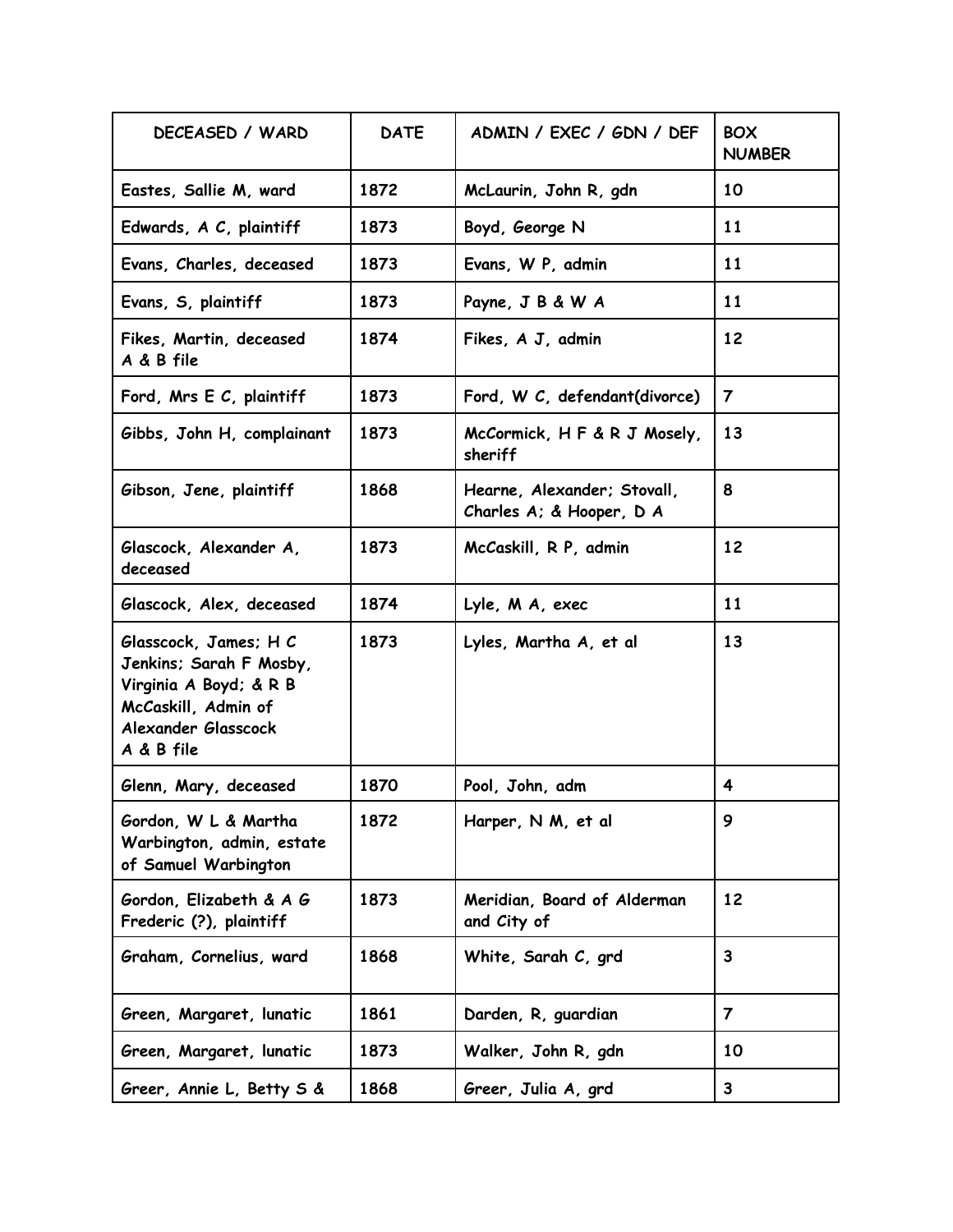| DECEASED / WARD                                                                                         | <b>DATE</b> | ADMIN / EXEC / GDN / DEF                           | <b>BOX</b><br><b>NUMBER</b> |
|---------------------------------------------------------------------------------------------------------|-------------|----------------------------------------------------|-----------------------------|
| Willie G, minors of I S O<br>Greer, deceased (A & B<br>file)                                            |             |                                                    |                             |
| Gressett, William, plaintiff                                                                            | 1867        | Vaughn, John P                                     | 8                           |
| Hamberlin, Lafayette, ward<br>$(A & B$ file)                                                            | 1869        | Hamberlin, J B, grd                                | $\mathbf{3}$                |
| Hamilton, Anne, deceased                                                                                | 1873        | Taylor, Wiley, admin                               | 11                          |
| Harper, Fannie Y                                                                                        | 1870        | Reynolds, Lizzie G, exec                           | 3                           |
| Harwell, Samuel B,<br>deceased                                                                          | 1868        | Harwell, J W, adm                                  | $\mathbf{3}$                |
| Hays, John C; Burwell J;<br>Martha E; & William T,<br>wards                                             | 1855        | Hays, James M, gdn                                 | 12                          |
| Hemphill, J H, deceased                                                                                 | 1872        | Kelly, Duncan, adm                                 | 6                           |
| Henderson, R L, plaintiff                                                                               | 1870        | Fallon, H C & Martha                               | 8                           |
| Henry, V H, ward                                                                                        | 1854        | Henderson, Wilson, grd                             | 4                           |
| Higgin & Scully: Joseph R<br>Dial & John Daniel: Sanford<br>Williams & Co & A McMillan,<br>complainants | 1872        | Kling, F & James E Holt & Son                      | 9                           |
| Higgins, Peter H & Spence,<br>Theodore (contractors)                                                    | 1873        | Day, W C & Sterns<br><b>RE: Marion Court House</b> | 11                          |
| Hood, James R, plaintiff                                                                                | 1872        | McCary, Ranson                                     | 5                           |
| Huffman, Sarah, plaintiff                                                                               | 1870        | Huffman, A J, defendant                            | 6                           |
| Hunter, John F, Anthony D,<br>& James G, wards                                                          | 1870        | Hunter, John G, guardian                           | $\mathbf{2}$                |
| Hurlbutt, Sturges, & Co,<br>plaintiff                                                                   | 1867        | Lloyd, Burwell, & Knight                           | 8                           |
| Hussey, Edward G                                                                                        | 1871        | Cole, J W                                          | 1                           |
| Johnson, Elizabeth,<br>deceased                                                                         | 1870        | Gully, Alice & P H, adm.                           | $\mathbf{2}$                |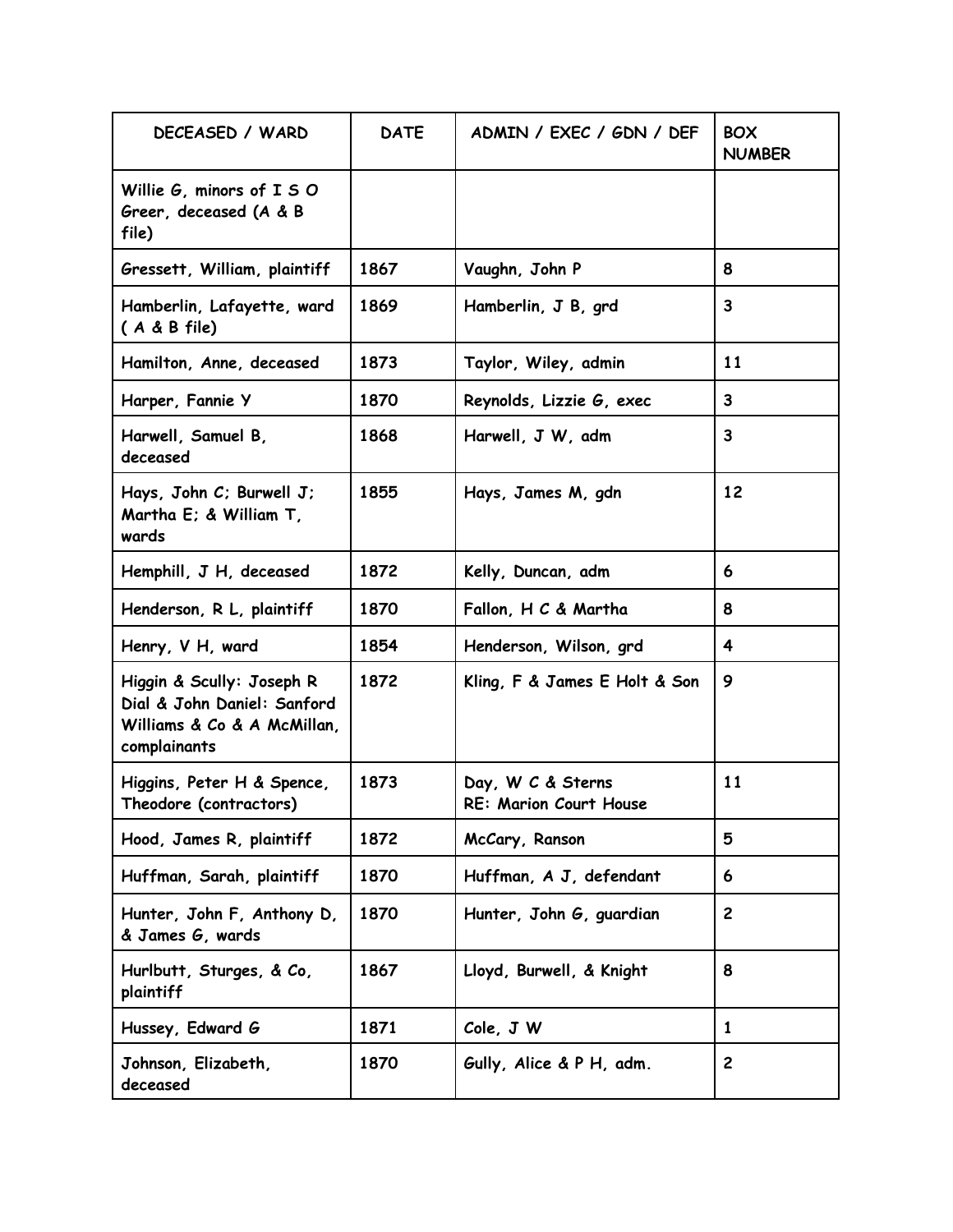| DECEASED / WARD                                        | <b>DATE</b> | ADMIN / EXEC / GDN / DEF                      | <b>BOX</b><br><b>NUMBER</b> |
|--------------------------------------------------------|-------------|-----------------------------------------------|-----------------------------|
| Johnson, S M, plaintiff                                | 1872        | Wellborn, David M                             | 10                          |
| Jones, Serena & Josiah,<br>plaintiff                   | 1872        | Schoolcraft, Robert                           | 9                           |
| Keeton, R R, deceased                                  | 1872        | McCaskill, R B, admin                         | 9                           |
| Kelly, Duncan, plaintiff                               | 1870        | Coleman, Robert E, et al                      | 6                           |
| Kennedy, John F, ward                                  | 1882        | Cullum, Henry C, gdn                          | $\overline{\mathbf{4}}$     |
| Kennedy, N B. Plaintiff                                | 1868        | Benton, Joseph, Thomas A, &<br>James H Martin | 8                           |
| Killingsworth, William V,<br>deceased                  | 1872        | Grace, W G, admin                             | 9                           |
| Lagrove, Elizabeth & David<br>A, plaintiffs            | 1873        | Clayton, Isham & W E                          | 11                          |
| Lott Williams & Son                                    | 1873        | Maxey, R W                                    | 10                          |
| Lynch, I B, A, B & C file                              | 1870        | Sturges, Theodore                             | 6                           |
| Mahan, H D                                             | 1871        | Mahan, SV, adm                                | $\mathbf{2}$                |
| Mahan, H D, heirs of                                   | 1873        | Mahan, S V, adminix                           | 6                           |
| Malero, E G, deceased                                  | 1872        | Westbrooke. A, adm                            | 4                           |
| Marsh, William, deceased<br>A & B file                 | 1871        | Marsh, Henry J                                | 4                           |
| Martin, James H, plaintiff                             | 1867        | Martin, Mary Fannie (divorce)                 | 8                           |
| Maxey, R W & Elizabeth,<br>petitioners                 | 1871        | Vaughn, Lelitha, et al                        | 4                           |
| McDonald, John J & Susan<br>T, heirs of Pickney Vaughn | 1869        | McDonald, John, grd                           | $\mathbf{3}$                |
| McKay, J A, complainant                                | 1873        | Berry, Newton S & W D<br><b>Hurlbutt</b>      | 13                          |
| Meridian Baptist Church,<br>plaintiff                  | 1870        | Ragsdale, Lewis, defendant                    | $\overline{\mathbf{4}}$     |
| Miller, William, plaintiff                             | 1867        | Viverett, L L; Parker, R N; &<br>Ball, John T | 8                           |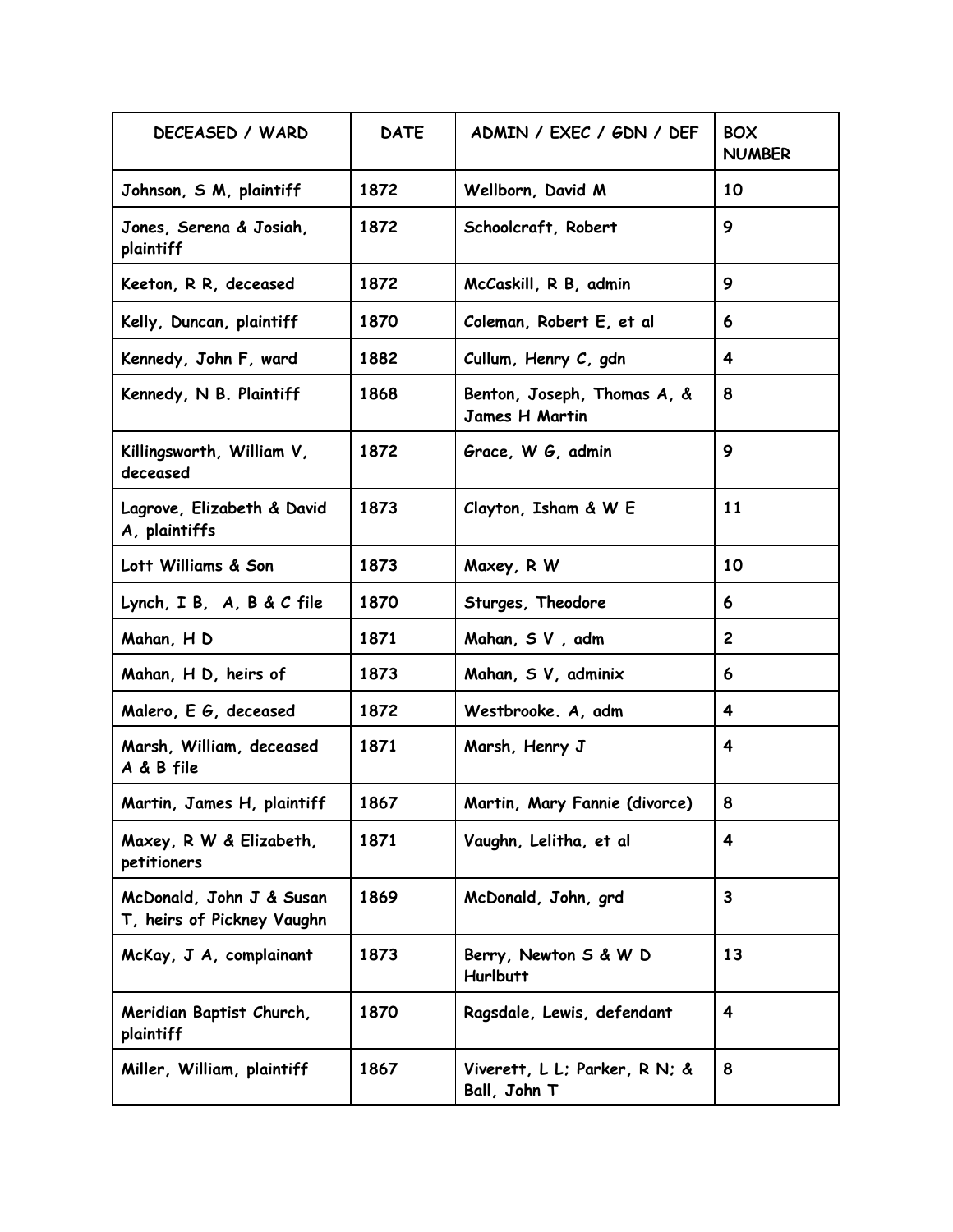| DECEASED / WARD                                                        | <b>DATE</b> | ADMIN / EXEC / GDN / DEF                                              | <b>BOX</b><br><b>NUMBER</b> |
|------------------------------------------------------------------------|-------------|-----------------------------------------------------------------------|-----------------------------|
| Mills, Eliza G, deceased                                               | 1867        | Hamberlin, J B, adm                                                   | 3                           |
| Mills, Ottie, minor,                                                   | 1867        | Hamberlin, J B, grd                                                   | 3                           |
| Mississippi, State of,<br>plaintiff                                    | 1870        | M & O Railroad Co                                                     | 8                           |
| Moore, Susan, complainant<br>by next friend, W D<br>Cameron            | 1873        | Moore, Thomas J                                                       | 12                          |
| Moore Jr, B X, plaintiff                                               | 1868        | Lloyd, Thomas F                                                       | 8                           |
| Newton, William, plaintiff                                             | 1866        | Shamburger, Rebecca; Klutts,<br>Laura; Newton, J S & Sarah &<br>Nancy | 8                           |
| Nichols, William, deceased                                             | 1972        | Dean, W H, executor                                                   | 5                           |
| Pack, Mary R, deceased<br>A & B file                                   | 1873        | Pack, J A, admin                                                      | 11                          |
| Pack, Mary & Sallie, heirs<br>of Elijah E Pack, deceased<br>A & B file | 1873        | Boswell, James, gdn                                                   | 12                          |
| Parker, J W, gdn &<br>complainant                                      | 1873        | Jemison, S D, Eliza, Mosley,<br>N S, & Nancy, & Elizabeth<br>Tinnon   | 6                           |
| Parker, SE, NCM                                                        | 1871        | Bramlette, E L (petitioner)                                           | $\overline{2}$              |
| Parker, Lott, Caldwell, &<br>William, minors                           | 1876        | Parker, J Woods, grd                                                  | $\mathbf{2}$                |
| Parker, William, deceased                                              | 1870        | Parker, J W, grd                                                      | $\mathbf{2}$                |
| Parkham, J M & Matilda,<br>plaintiff                                   | 1872        | Wagner, A D & D N Hooper                                              | 10                          |
| Pearce, John, deceased                                                 | 1872        | Pearce, Robert F, adm                                                 | $\overline{2}$              |
| Perkins, Green, plaintiff                                              | 1873        | Raynes, Mary A, admin of the<br>estate of J G G Raynes                | 12                          |
| Perkins, Erasmus H,<br>deceased, petition A & B<br>file                | 1872        | Perkins, E H and the heirs<br>of Erasmus H Perkins                    | 9                           |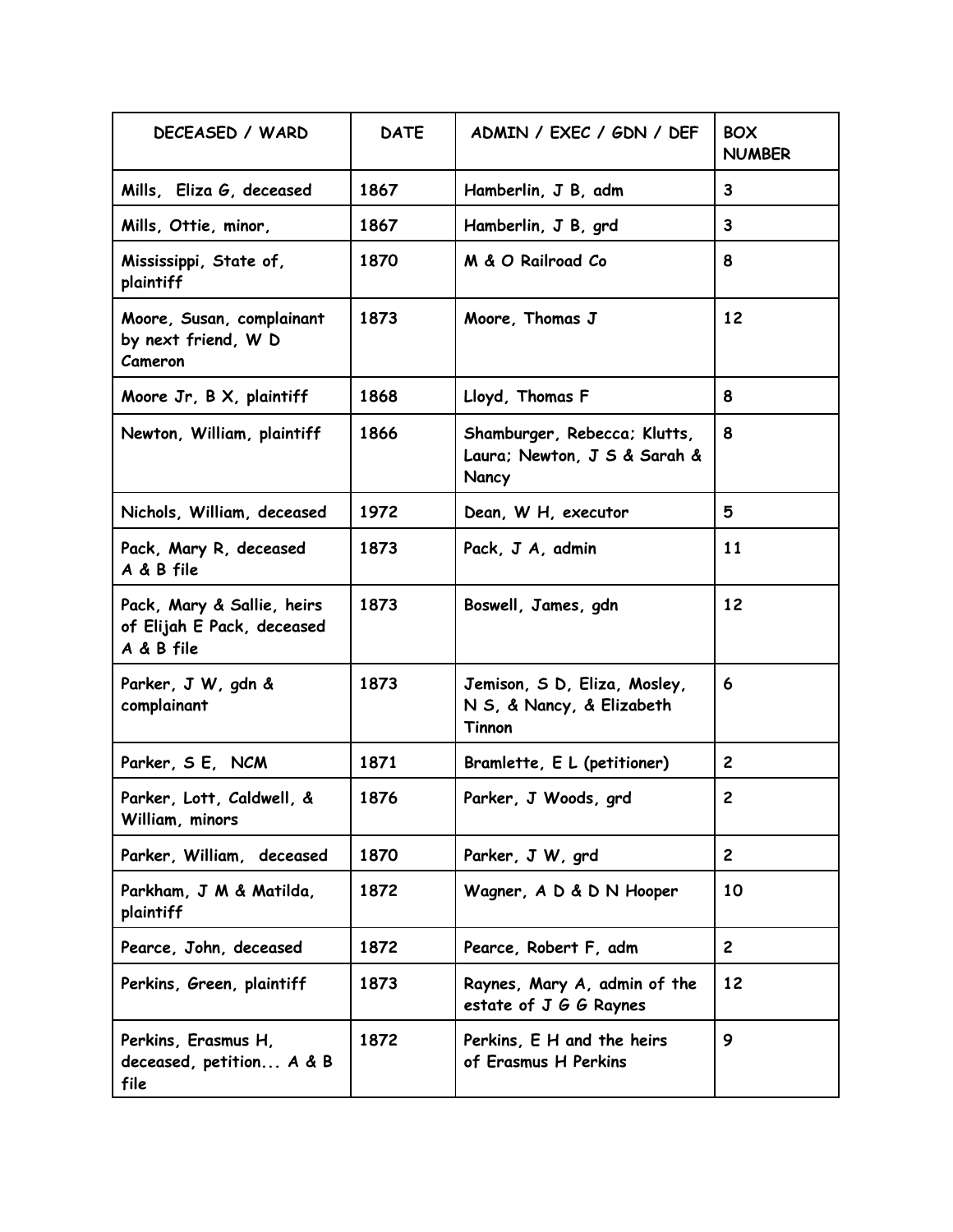| DECEASED / WARD                                               | <b>DATE</b> | ADMIN / EXEC / GDN / DEF                                                                                                   | <b>BOX</b><br><b>NUMBER</b> |
|---------------------------------------------------------------|-------------|----------------------------------------------------------------------------------------------------------------------------|-----------------------------|
| Perkins, Columbria & Georgia<br>S Perkins, wards              | 1872        | Perkins, E I, gdn                                                                                                          | 10                          |
| Phillips, Julia p                                             | 1869        | Swann, Henry M                                                                                                             | $\mathbf{1}$                |
| Pong, M J, Thomas H,<br>James E, John P, & Lula<br>(A&B file) | 1871        | Sing, Sarah                                                                                                                | 1                           |
| Pool, R P & H Hand,<br>plaintiffsA, B & C file                | 1872        | Edwards, A C & Elizabeth                                                                                                   | 10                          |
| Prickett, J M & King, W M,<br>plaintiffs                      | 1873        | Lott, Williams & Son                                                                                                       | 11                          |
| Ragsdale, Lewis, complainant                                  | 1871        | Alabama & Chattanooga RR Co.                                                                                               | $\overline{7}$              |
| Ragsdale, Lewis A, plaintiff                                  | 1873        | Harris, John H & Jules A<br>Ranale, Mississippi San Rafael<br>Silver Mining Co & Charles E<br>Rushing & Cornelius E Thames | 9                           |
| Ragsdale, Lewis, complainant                                  | 1873        | Harris, John H, et al                                                                                                      | 6                           |
| Ragsdale, Lewis A, plaintiff                                  | 1867        | Meridian, City of & Mayor &<br>Aldermen                                                                                    | 8                           |
| Ramsey, B Y, plaintiff                                        | 1873        | McDougal, E S & W C                                                                                                        | 11                          |
| Raynes, James G Y (A&B)                                       | 1870        | Raynes, Mary Ann                                                                                                           | 1                           |
| Richardson, L, plaintiff                                      | 1872        | Johnson, S M & M A                                                                                                         | 8                           |
| Richie, William, deceased                                     | 1873        | Anderson, J T, admin                                                                                                       | 6                           |
| Riddlesperger, Eliz & James                                   | 1837        | Griffith, Samuel A & Barbara                                                                                               | 1                           |
| Roberts, Lemuel C,<br>deceased                                | 1872        | Hughes, John F,<br>adm                                                                                                     | 5                           |
| Robinson, Mary                                                | 1873        | Lauderdale County, lunacy<br>hearing                                                                                       | 13                          |
| Roby, Augustus A, ward                                        | 1872        | Roby, Charles B, guardian                                                                                                  | 9                           |
| Rogers, Hayes, deceased                                       | 1869        | Alford, W F, adm                                                                                                           | $\mathbf{3}$                |
| Ross, Robert M                                                | 1870        | Watkins, James                                                                                                             | $\mathbf{1}$                |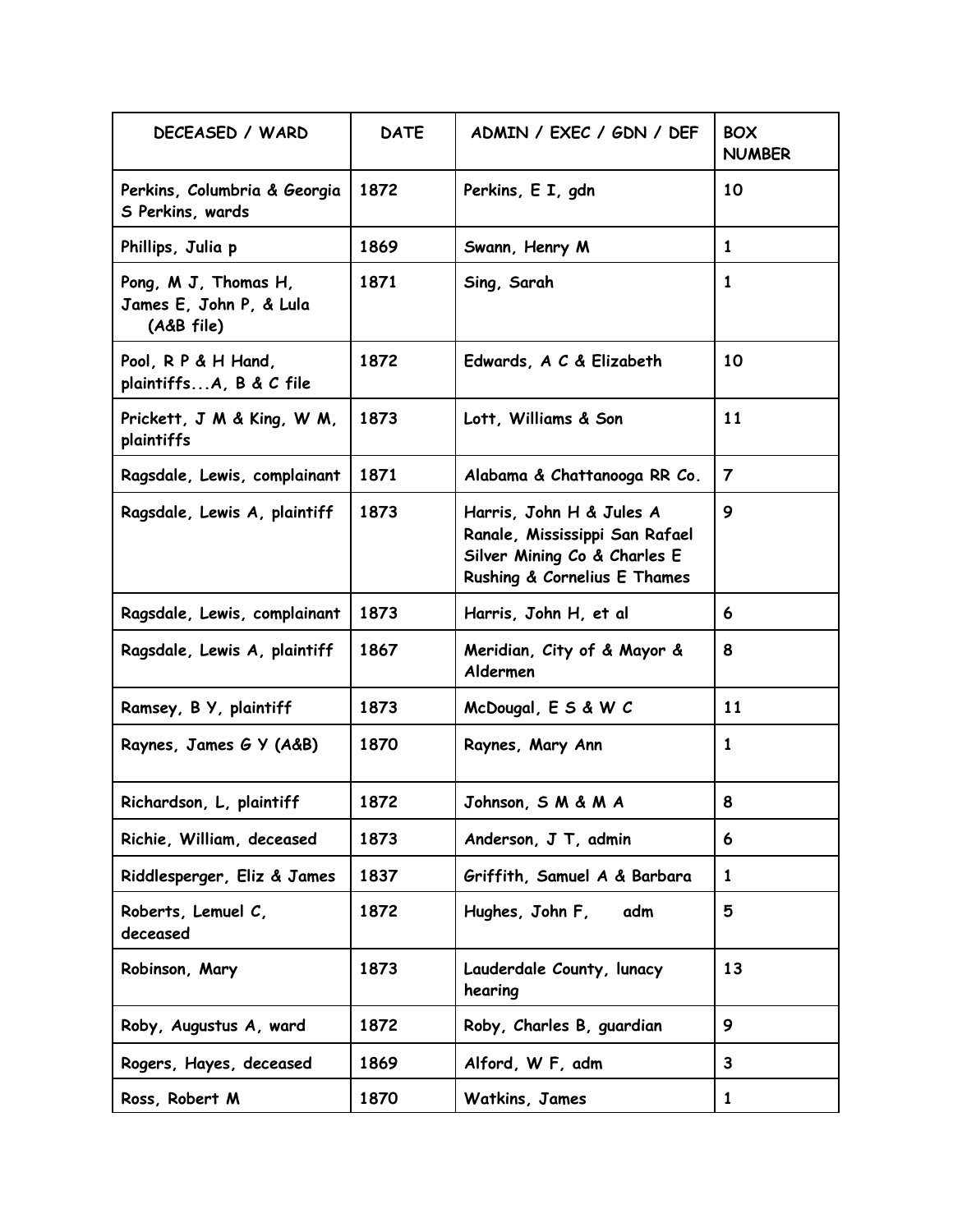| DECEASED / WARD                                                                                        | <b>DATE</b> | ADMIN / EXEC / GDN / DEF                               | <b>BOX</b><br><b>NUMBER</b> |
|--------------------------------------------------------------------------------------------------------|-------------|--------------------------------------------------------|-----------------------------|
| Rothkugal, I M, plaintiff                                                                              | 1872        | Klugman, E V & Henrietta                               | 9                           |
| Rutledge, Obadiah                                                                                      | 1867        | Tiner, Lewis                                           | 8                           |
| Sadler, Agnes, plaintiff                                                                               | 1872        | Sadler, Leopold (lunacy)                               | 5                           |
| Sanford, F T; L S Duncan;<br>John T Ball; C H Williams;<br>C C Williams; & J M<br>Williams, defendants | 1876        | Meridian, Board of Aldermen &<br>the City              | <b>11</b>                   |
| Satcher, Arthur, minor<br>child of Bobby Satcher,<br>deceased                                          | 1867        | Pigford, T D, grd                                      | 3                           |
| Seay, Nancy, plaintiff                                                                                 | 1872        | Seay, Solomon (divorce)                                | 9                           |
| Semmes, F C, deceased-<br>minor children, J W, F G, &<br>John H Semmes                                 | 1868        | Young, John W, also guardian<br>to Catherine Semmes    | $\overline{\mathbf{z}}$     |
| Semmes, Julia M, ward                                                                                  | 1872        | McLemore, Joshua, guardian                             | $\overline{7}$              |
| Semmes, Henrietta, ward                                                                                | 1871        | Brown, W F, guardian                                   | $\overline{7}$              |
| Semmes, Henrietta, minor,<br>heir of Francis S Semmes                                                  | 1868        | Brown, William F, grd                                  | $\mathbf{3}$                |
| Sheehan, Cornelius,                                                                                    | 1872        | Condon, James & J C Roberts                            | 10                          |
| Sims, Harrison & Co<br>(Mobile), plaintiff                                                             | 1871        | Cole, W L, defendant                                   | $\overline{7}$              |
| Sloan, Alpin, deceased                                                                                 | 1873        | Bryan, F D, admin                                      | 12                          |
| R H, deceased<br>Slough,                                                                               | 1872        | Shannon, James J admin                                 | 9                           |
| Smith, W H H, deceased,<br>minor heirs                                                                 | 1883        | McLaurin, John P, gdn                                  | 7                           |
| Smith, George W, plaintiff                                                                             | 1870        | Smith, Margaret (divorce)                              | $\overline{\mathbf{7}}$     |
| Smith, Sarah Ann, deceased                                                                             | 1871        | Smith, Robert D, William H, &<br>Frank H, admin (sons) | 13                          |
| Smith, William H & Harriet<br>Julia, minor heirs of<br>William H A Smith,                              | 1871        | Cameron, Hugh & Mary, et al.<br>Plaintiffs             | 5                           |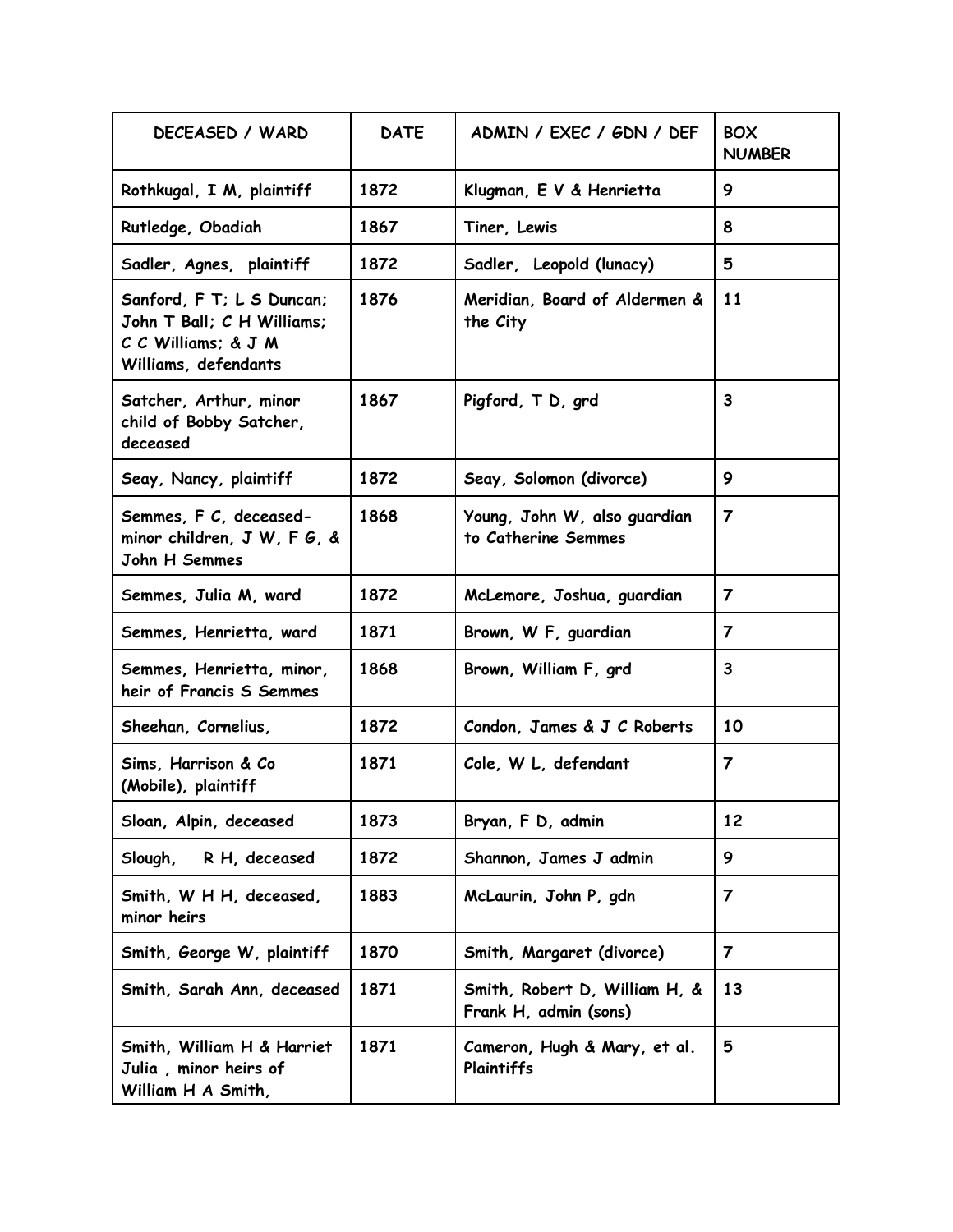| DECEASED / WARD                                                                                      | <b>DATE</b> | ADMIN / EXEC / GDN / DEF                            | <b>BOX</b><br><b>NUMBER</b> |
|------------------------------------------------------------------------------------------------------|-------------|-----------------------------------------------------|-----------------------------|
| deceased                                                                                             |             |                                                     |                             |
| Smith, Hiram P, deceased                                                                             | 1872        | Smith, Elizabeth, admin                             | $\overline{7}$              |
| Snell Jr, Robert, ward                                                                               | 1870        | Keeton, Thomas J, grd                               | 3                           |
| Snell, Robert, deceased                                                                              | 1867        | Ray, David A & Martha J,<br>adms                    | 3                           |
| Snell, Robert, ward                                                                                  | 1872        | McLemore, Caleb H, gdn                              | 5                           |
| Southern Express Co,<br>plaintiff                                                                    | 1866        | Meyer, A                                            | 8                           |
| Spinks, Issac, deceased                                                                              | 1858        | Eaken, Joseph, admin                                | 8                           |
| Sturges, Theodore,<br>defendant(writ of execution)                                                   | 1872        | Mosby, McRae, petitioner for<br>execution           | 6                           |
| Taylor, Henrietta                                                                                    | 1872        | Taylor, John T, admin                               | 9                           |
| Taylor, F N                                                                                          | 1867        | Riffle & Company                                    | $\mathbf{1}$                |
| Tefft, L J, plaintiff                                                                                | 1873        | Ball, John T                                        | 12                          |
| Tiner, Lewis, plaintiff, A &<br><b>B</b> file                                                        | 1871        | Belk, L B & L H, defendants                         | $\overline{7}$              |
| Twilley, George (Wards:<br>George, Henrietta, Samuel,<br>William, & Malcolm)<br>$(A, B, C, D$ files) | 1871        | Moore, Thomas J                                     | 1                           |
| Vaughn, F C, et al                                                                                   | 1873        | Dobbs, M A, et al (Pickney<br>Vaughn estate matter) | 10                          |
| Viverett, L L, plaintiff                                                                             | 1866        | Miller, William, et al                              | 8                           |
| Walker, Mary J, ward                                                                                 | 1873        | Walker, Joel P, gdn                                 | 5                           |
| Walker, Joel P, deceased                                                                             | 1872        | Walker, Susan, petitioner                           | 5                           |
| Walters, Joseph, deceased                                                                            | 1870        | Monroe, Christine, late widow,<br>R J Mosley, admin | $\overline{7}$              |
| Warbington, Samuel,<br>deceased                                                                      | 1871        | Warbington, Martha,<br>petitioner                   | 9                           |